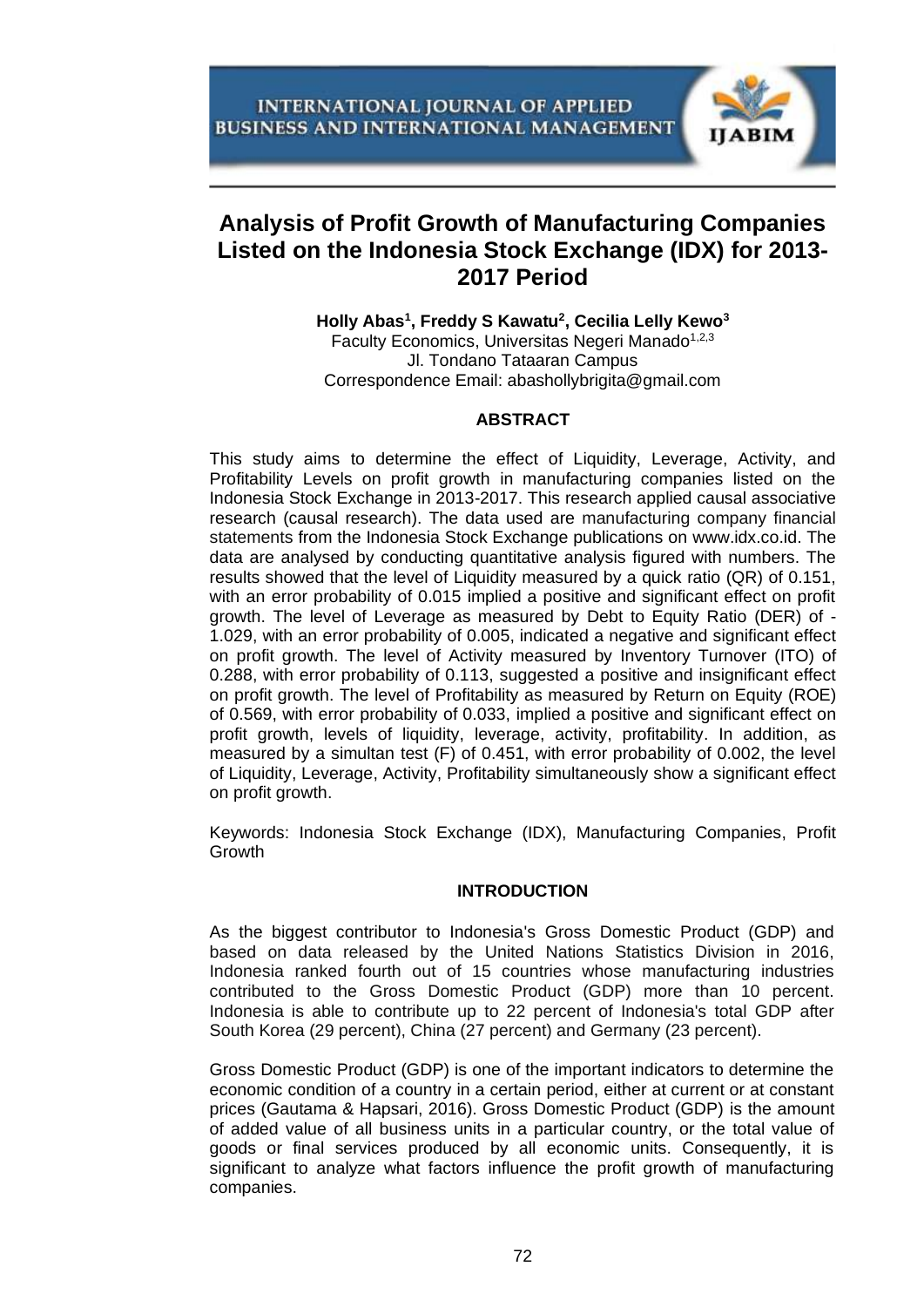

The main purpose of a company is to maximize profits. Profit growth is one indicator to assess its financial performance. It describes the company's results of operations in one period that are influenced by each financial decision made. Income statements and other earning statements are reports measuring the success of financial performance during certain periods (Martini, et al., 2016)

Financial Accounting Standards Board - FASB (1978), Statement of Financial Accounting Concepts No.1, states that the primary focus of financial reporting is information about earnings. Therefore, financial statement information should have the ability to predict future earnings. Profit, as a measure of company's performance, reflects the increase or decrease in capital from various sources of transactions (Takarini, N. & Ekawati, E., 2003).

The Indonesia Stock Exchange (IDX) facilitates trading of shares, fixed income, derivative instruments, mutual funds, stocks to sharia-based bonds. The IDX provides more further information for public about the development of exchange and disseminates data on stock price movements by printed and electronic media, as they were used by the author in this study. IDX comprises three main sectors including raw material production industry (natural resource management industry), manufacturing industry, and service industry sectors.

Manufacturing companies are the largest issuers of all companies listed on IDX. Thus, they have considerable opportunities in opening up other opportunities for market participants or investors to invest. In addition, manufacturing companies are growing rapidly, denoting that they have a very great scope for their inventory.



Figure 1: Manufacturing Growth Profit Sample for 2013-2017

To investigate the profit growth phenomenon occurred in manufacturing companies listed on the Indonesia Stock Exchange in the period 2013 - 2017. Based on Figure 1.1, the growth rate of PT. Japfa Comfeed Indonesia, Tbk (JAPFA), PT. Akasha Wira International, Tbk (ADES), PT. Gudang Garam, Tbk (GGRM), PT. Siantar Top, Tbk (STTP) and PT. Ultra Jaya Milk Industry, Tbk (ULTJ) from 2013-2017 fluctuate.

Source: www.idx.com, 2018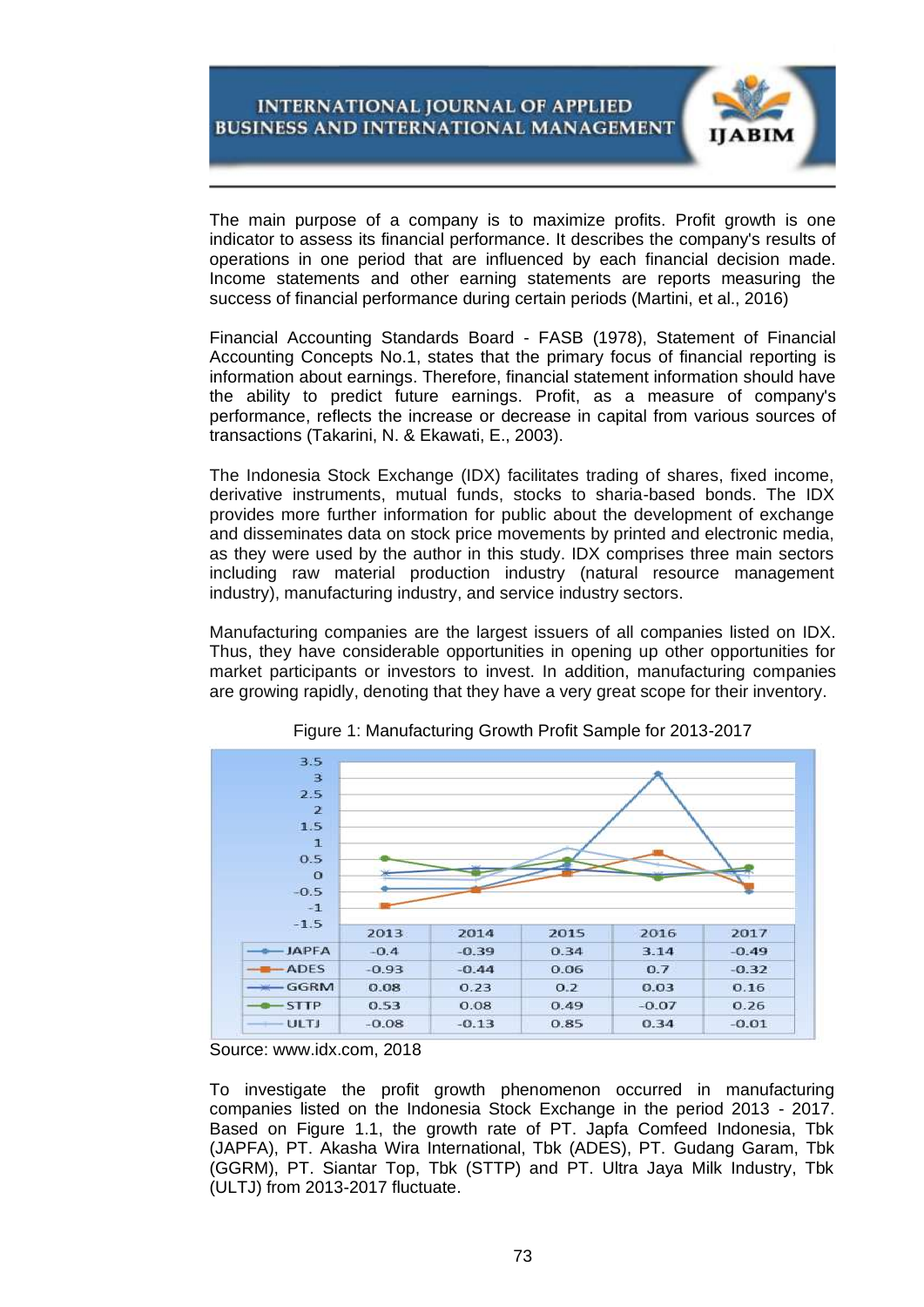

Figure 1.1 shows that PT. Japfa Comfeed Indonesia Tbk (JAPFA) suffered a decline in profits in 2013 and 2014, while in 2015 and 2016 its profit grew, in 2017 suffered another decline. PT. Akasha Wira International Tbk (ADES) in 2013, 2014 and 2017 suffered a decline in profits, while in 2015 and 2016 its profit grew. Profit PT. Gudang Garam Tbk (GGRM) from 2013 to 2017 increasingly grew. In 2013, 2014, 2015 and 2017, profit PT. Siantar Top Tbk (STTP) grew, while in 2016 it suffered a decline. PT. Jaya Milk Industry Tbk (ULTJ) in 2013, 2014 and 2017 suffered profit decline, while in 2015 and 2016 it achieved growth.

Profit's ups and down are influenced by changes in the financial statement components. Changes in profits are attributable to changes in those components, such as sales, cost of goods sold, interest charges, operating charges, corporate debt, and others.

Future profit growth is information providing an overview of the prospects and the company's financial condition in the future. Investors, prospective investors, and creditors expect that future profits will be better or increase in comparison with that in the previous years. It will affect the investment decisions and creditors.

Profit is an indicator of a company's performance. To generate profits, the company must carry out several operational activities implementable if the company has a number of resources. The relationship between resources making up these activities can be shown by financial ratios. Liquidity conditions, solvency/leverage, activity, profitability and company's valuation affect the profit growth. This due the fact that they indicate the state of the company's resources with potentials to generate profits.

Liquidity is the ability to convert assets into cash or the ability to obtain cash. Lack of liquidity prevents companies from gaining profit opportunities (Amalina & Subeni, 2014). This is by virtue of liquidity lackness will hamper the company's operational activities and thus will reduce the company's profits in turn. One of the liquidity ratios is Quick Ratio. The company's Quick Ratio shows that the more liquid the company, the better the company's profitability. This is as a result of the company's ability to bear debt on its current assets to avoid increasing interest expense and fines from creditors.

Financial solvency or leverage refers to the amount of debt funding in the company's capital structure. This describes the ability of companies to use debt and assets to increase profits (Amalina & Subeni, 2014). The solvency or leverage ratio comprises the Leverage Debt to Equity Ratio able to describe the capital structure of the company. If the obligation or debt is effectively utilized, the obtained profits are enough to periodically pay interest costs added with the basic obligations.

The activity ratio measures how effectively the company manages its assets. Included in this ratio is the Inventory Turnover which measures the average speed of inventory moving out of the company. It shows that the higher the ratio of companies, the better the level of company's profitability. This is the result of the company's ability to boost profits optimally.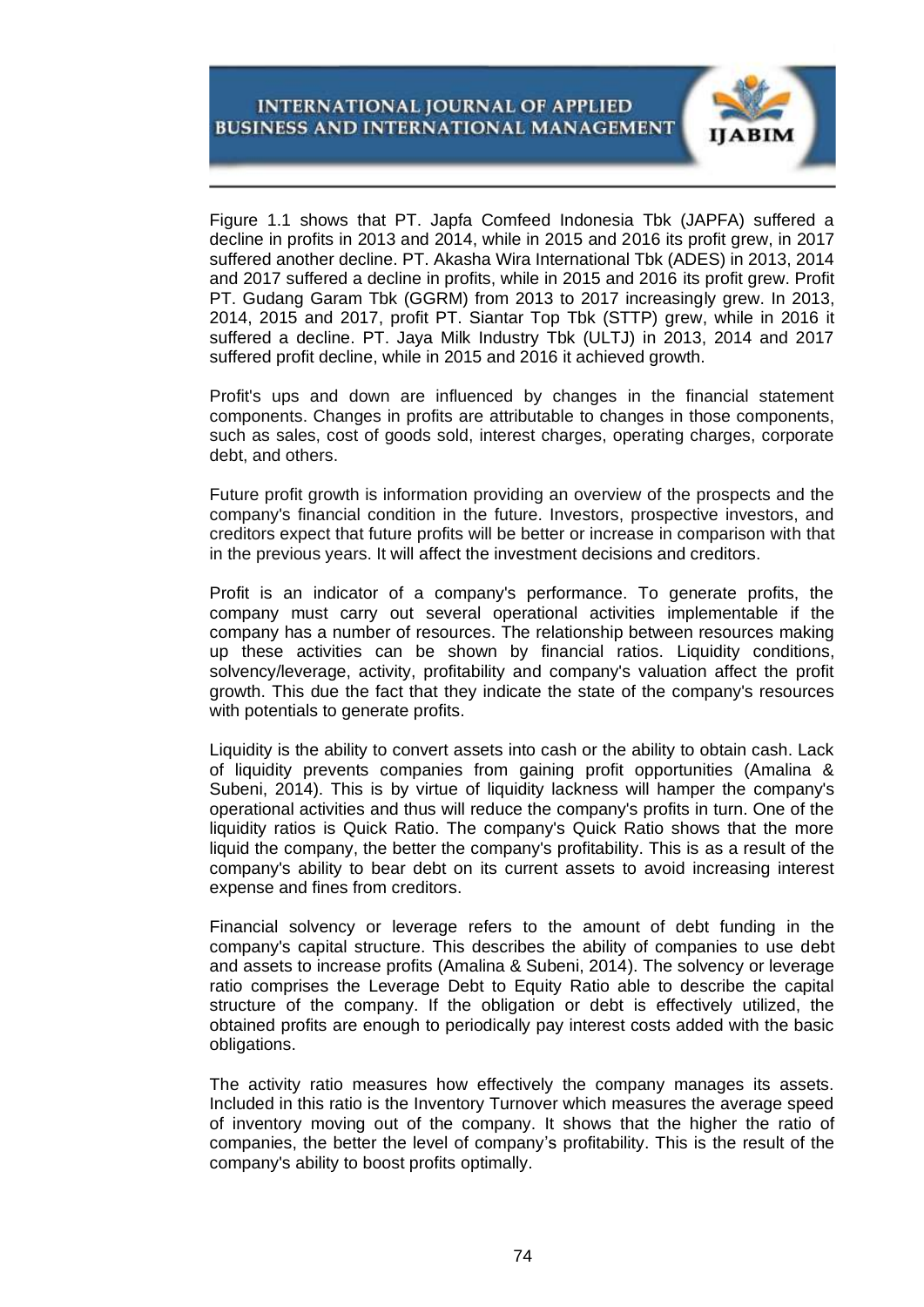

Profitability ratios are to measure the overall effectiveness of a company's operations. High profitability ratios indicate operational activities' excellence. The profitability ratio involves Return on Equity, the level of which to profit growth shows that the higher the ratio of the company, the better the level of company's profitability. This is due to the company's ability to maximize its resources to leverage its profit.

Thus, financial ratios' volatility, such as Quick Ratio, Debt to Equity Ratio, Inventory Turnover, and Return on Equity, are not in advance of the profit growth volatility. Despite the fluctuation, most manufacturing companies have continued to massively grow profit. Based on the data, the development of assets, debt, equity, and net sales are not in accordance with the development rate of profit growth. This has become an interesting phenomenon since it is against theories in general.

Several previous studies associate the effect of financial ratios on corporate earnings growth. Kurniawati (2017) found that Quick Ratio has a significant positive effect on earnings growth. Wibisono's research (2016) stated Quick Ratio insignificantly has negative effect on profit growth. Kurniawati (2017) argued Debt to Equity Ratio has not a significant positive effect on profit growth. While Mas'Ulah (2016) put forward that Debt to Equity Ratio has a significant positive effect on profit growth. Kurniawati (2017) indicated that Inventory Turnover shows an insignificant negative effect on profit growth. While in Wibisono, 2016, Inventory Turnover shows a significant negative effect on profit growth. Heikal et al., showed that Return on Equity has a significant positive effect on profit growth. However, Khaldun (2014) contended Return on Equity shows a significant positive effect on profit growth.

#### **Literature Review**

The company's main goal is to maximize profits. Its operational definition is the difference between the revenue arising from transactions in one period and costs associated with such income. Profit (Income - also called Earnings or Profit) is the results summarized from business operating activities stated in financial terms (Wild & Hasley, 2015). Profit reflects returns to equity holders for the concerned period, while items in the report show profits earned in detail.

It is the achievement of all employees in a company in the form of financial figures, namely the positive difference between income minus expenses (Darsono and Purwanti, 2014). It is the basis for performance measures against management's ability to operate company assets. It should be well planned with the intention that management is able to effectively achieve it.

In addition, profit is an important figure in tax calculations, guidelines in determining investment policies and decision-making, a basis in forecasting decisions, profits and other corporate economic events in the future, a basis in calculating and evaluating efficiency in running a company, and a basis in performance appraisal or company's performance. Positive profit growth reflects the company's ability to manage and utilize its resources to generate profits and deliver good company's performance and vice versa (Harahap, 2007).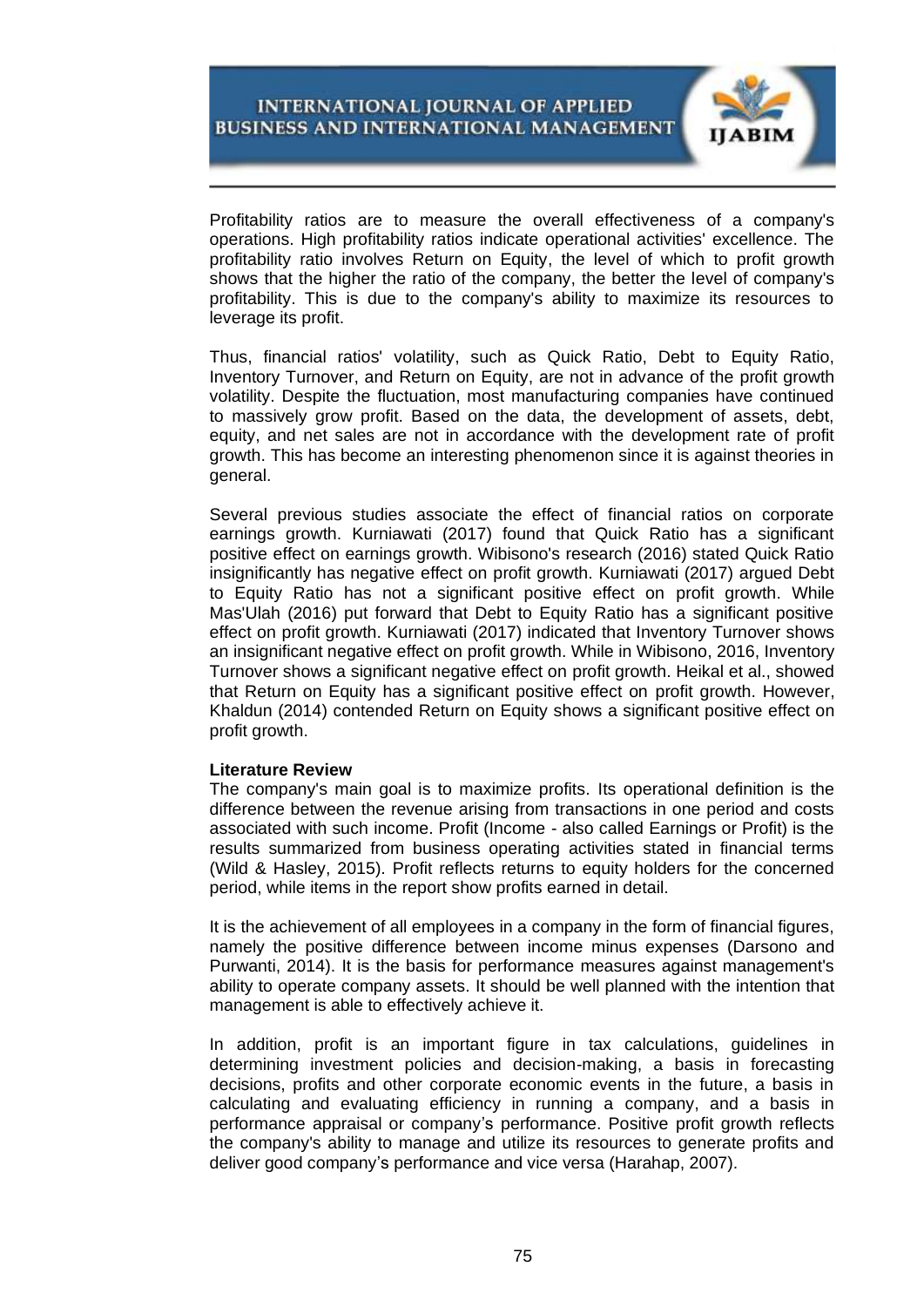

The measure frequently used to determine the success of a company management is the profit earned. In general, it is indicated with the management's ability to envision the possibilities and opportunities, both long term and short term. Thus, the primary financial reporting objective is to inform company's achievements through measurement of earnings and its components.

# **RESEARCH METHOD**

This is a causal associative research (causal research). According to Sugiyono (2016), associative research is causal research (explaining the relationship between two or more variables) and is a causal relationship. It contains independent variables (affecting variables) and dependent variables (influenced variables). This study analyzed the relationship to examine the effect of investment decisions, debt policy, dividend policy, and profitability on company's value.

The study was conducted at the Indonesia Stock Exchange (IDX) through its website, [www.idx.co.id, a](http://www.idx.co.id/)nd particularly at manufacturing companies listed on the Indonesia Stock Exchange (IDX) for the period 2013-2017. This research was conducted in September 2019 until November 2019.

The population were 141 companies out of manufacturing companies listed on the Indonesia Stock Exchange in 2013-2017. This study made use of purposive sampling technique. According to Sugiyono (2016: 122), purposive sampling is a sampling technique with certain considerations and criteria. The criteria used in this study are as follows:

- 1. Manufacturing companies that remained listed on the IDX during 2013- 2017
- 2. Manufacturing companies used Indonesian Rupiah in their financial statements
- 3. Manufacturing companies that have published their complete financial statements and been audited during 2013-2017.

The data were quantitative secondary data taken from the Indonesia Stock Exchange publication on www.idx.co.id about the financial statements of manufacturing companies from 2013 to 2017, books, references, and other related scientific literatures.

The data were collected with documentation by gathering supporting data from literatures, journals, reference books, and the companies' financial statements from www.idx.co.id. The analytical method adopted was quantitative analysis shown in numbers, and calculated with statistical data processing program IBM SPSS 22's statistical methods.

## **RESULTS AND DISCUSSION**

Appertaining to the data analysis, the followings are research results that should come up for discussion including: the effect of the level of liquidity on profit growth. The results of this study indicate the level of liquidity measured by Quick Ratio (QR) of 0.151, with a probability error of 0.015. This indicates a positive and significant effect on profit growth. The higher the Quick Ratio turnover, the higher the profit growth will be. This implies that the company is able to manage or utilize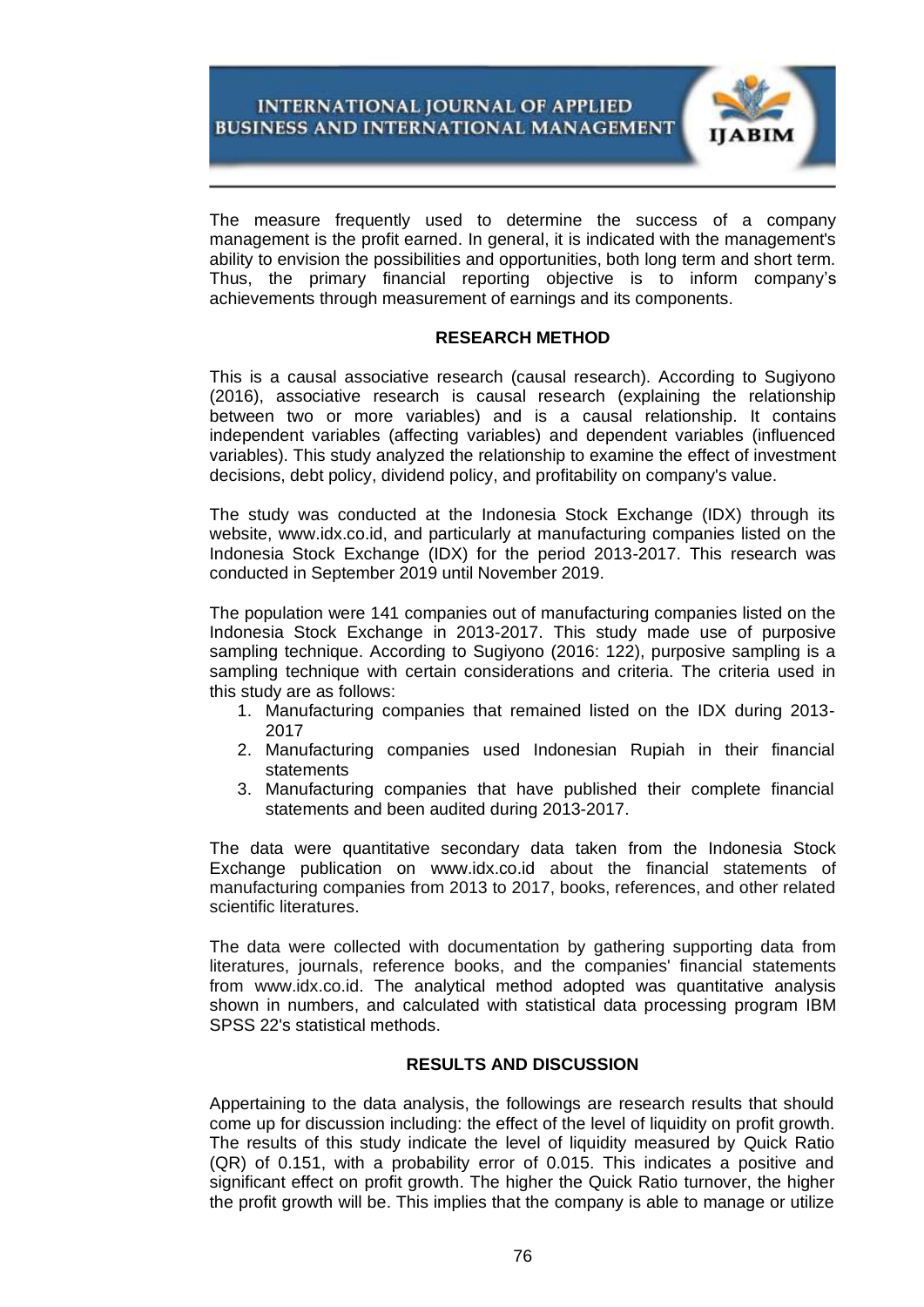

its current assets properly to meet or pay for its short-term obligations, the company's ability to manage current assets will affect its competence in paying existing obligations. The results of this study correspond with Tri et al. (2017) showing that Quick Ratio has a positive and significant effect on the company's profit growth.

## **The Effect of Leverage Level on Profit Growth**

The results of this study indicate the leverage level as measured by the Debt to Equity Ratio (DER) of -1.029, with the error probability rate by 0.005, indicates a negative and significant effect on profit growth. The higher the turnover of Debt to Equity Ratio, the lower the profit growth will be. This signifies that the company's capital structure is more dominated with debt than capital. The predominance of debt obviously creates an impact on the survival of the company, particularly in growing its profits. This indicates that the increase in corporate debt used for venture capital or the company's operational activities is powerless to bring in greater profit, and as a result, the Debt to Equity Ratio turnover has a negative influence on the company's profit growth. This raises a significant risk when the company is handcuffed to pay overdue obligations, which in turn leads to large interest charges. In addition, it is feared that corporate profits will decline. This is in accordance with Jakpar (2017) stating that Debt to Equity Ratio has a negative influence on profit growth signifying that any addition to this ratio will reduce the profits obtained.

## 1. Partial Effect of Activity Level on Profit Growth

The results show the level of activity measured by Inventory Turnover (ITO) is 0.288 or 28.8% and the error probability is 0.113 or 11.3%. This indicates that there is no significant positive effect on profit growth. Higher inventory turnover reveals increased profit growth. The company operates efficiently and the inventory liquidity gets better. The company demands its receivables in a certain period, which shows the level of collectible receivables are getting higher, reducing the existence of uncollectible receivables and improving the company's cash flow. The results of this study are consistent with a research by Tri et al (2017) in which inventory turnover has no significant positive effect on company's profit growth

## 2. Partial Profitability Effect on Profit Growth

The results showed an increase in the profitability level as measured by Return on Equity (ROE) by 0.569 or 56.9% with an error probability by 0.033 or 3.3%. This implies Return on Equity has a positive and significant effect on profit growth. The higher the Return on Equity turnover, the higher the profit growth will increase. The company's efficiency in using its own capital is very excellent, where greater capital for the company's operations will result in massive sales which in turn boosts company's net profit. This corresponds a research by Heikal et al. (2014) contending that Return on Equity has a positive and significant effect on the company's profit growth.

#### 3. The Overall Effect of The Level of Liquidity, Leverage, Activity And Profitability on Profit Growth

The results show that simultaneous levels of liquidity, leverage, activity, and profitability have positive effect on profit growth. The level of liquidity, leverage, activity, and profitability as measured by simoulltan test (F) is equal to 0.451 or